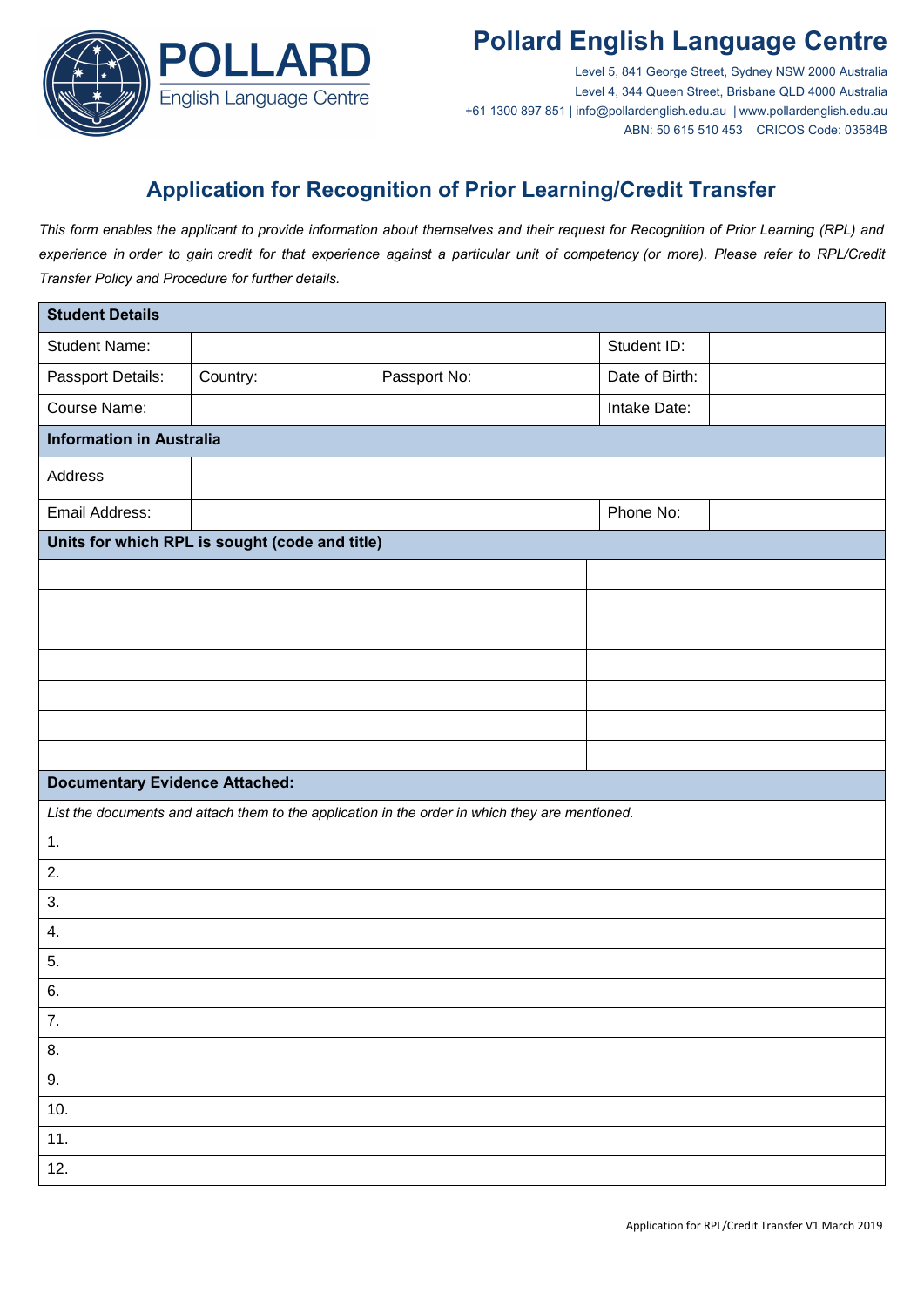

Level 5, 841 George Street, Sydney NSW 2000 Australia Level 4, 344 Queen Street, Brisbane QLD 4000 Australia +61 1300 897 851 | info@pollardenglish.edu.au | www.pollardenglish.edu.au ABN: 50 615 510 453 CRICOS Code: 03584B

#### **Applicant's Profile:**

*Describe the skills that you have that relate to this course/unit(s) of competency and how these skills were obtained in a workplace setting or other informal learning settings.*

*Identify the evidence you have which supports your application for RPL, indicating clearly:*

- *1. Your skills, knowledge and competencies*
- *2. How these skills specifically relate to the units you are claiming RPL for.*
- *3. Documentary evidence to support these acquired skills, knowledge and competencies.*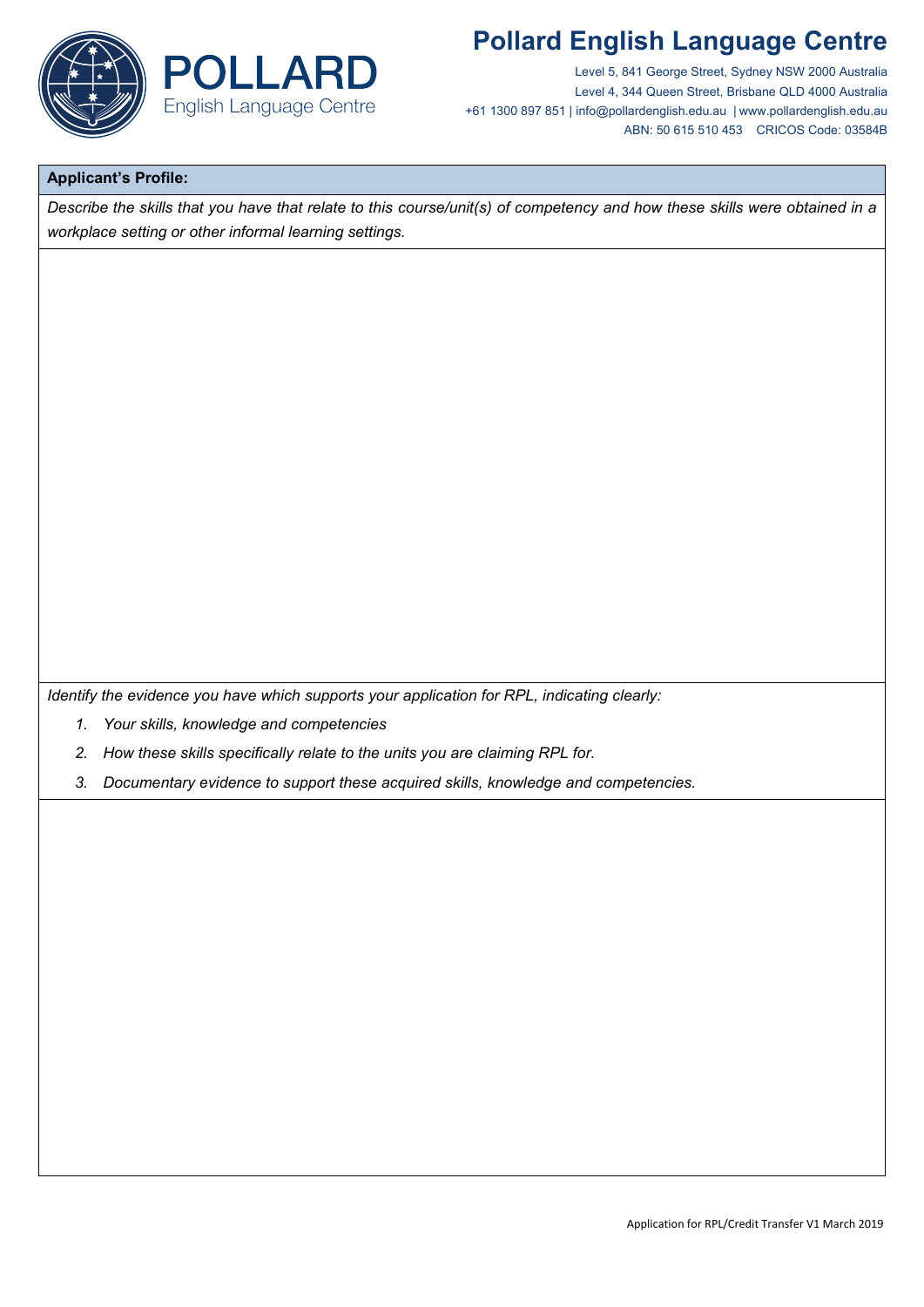

Level 5, 841 George Street, Sydney NSW 2000 Australia Level 4, 344 Queen Street, Brisbane QLD 4000 Australia +61 1300 897 851 | info@pollardenglish.edu.au | www.pollardenglish.edu.au ABN: 50 615 510 453 CRICOS Code: 03584B

*Identify any relevant, broader experience that you believe you have that may have been gained while working in other environment than an employment situation (ie community work, volunteering).*

#### **Applicant's Declaration:**

| , hereby declare that all the information provided is true and correct, and that all   |  |
|----------------------------------------------------------------------------------------|--|
| documentary evidence belongs to me and is the product of my life long work experience. |  |

I attach to this application the following:

| I Copies of all academic documentations |  | Evidence of work experience |  | <b>Third Party Reports</b> |
|-----------------------------------------|--|-----------------------------|--|----------------------------|
|-----------------------------------------|--|-----------------------------|--|----------------------------|

Payment of \$250 for the initial application review Payment of \$200 per unit of RPL sought

Prior to applying for RPL, I was issued with the "RPL Policy and Procedure" and explained in full the process and the requirements, with which I fully agree.

| Student Signature:                    | Date:                      |                            |  |  |  |
|---------------------------------------|----------------------------|----------------------------|--|--|--|
| <b>Referees / Third Party Reports</b> |                            |                            |  |  |  |
| Referee 1                             | <b>Referee 2</b>           | Referee 3                  |  |  |  |
| Name:                                 | Name                       | Name:                      |  |  |  |
| Place of Work:                        | Place of Work:             | Place of Work:             |  |  |  |
| Position:                             | Position:                  | Position:                  |  |  |  |
| Relationship to Applicant:            | Relationship to Applicant: | Relationship to Applicant: |  |  |  |
| Phone No:                             | Phone No:                  | Phone No:                  |  |  |  |
| Email Address:                        | Email Address:             | Email Address:             |  |  |  |
|                                       |                            |                            |  |  |  |